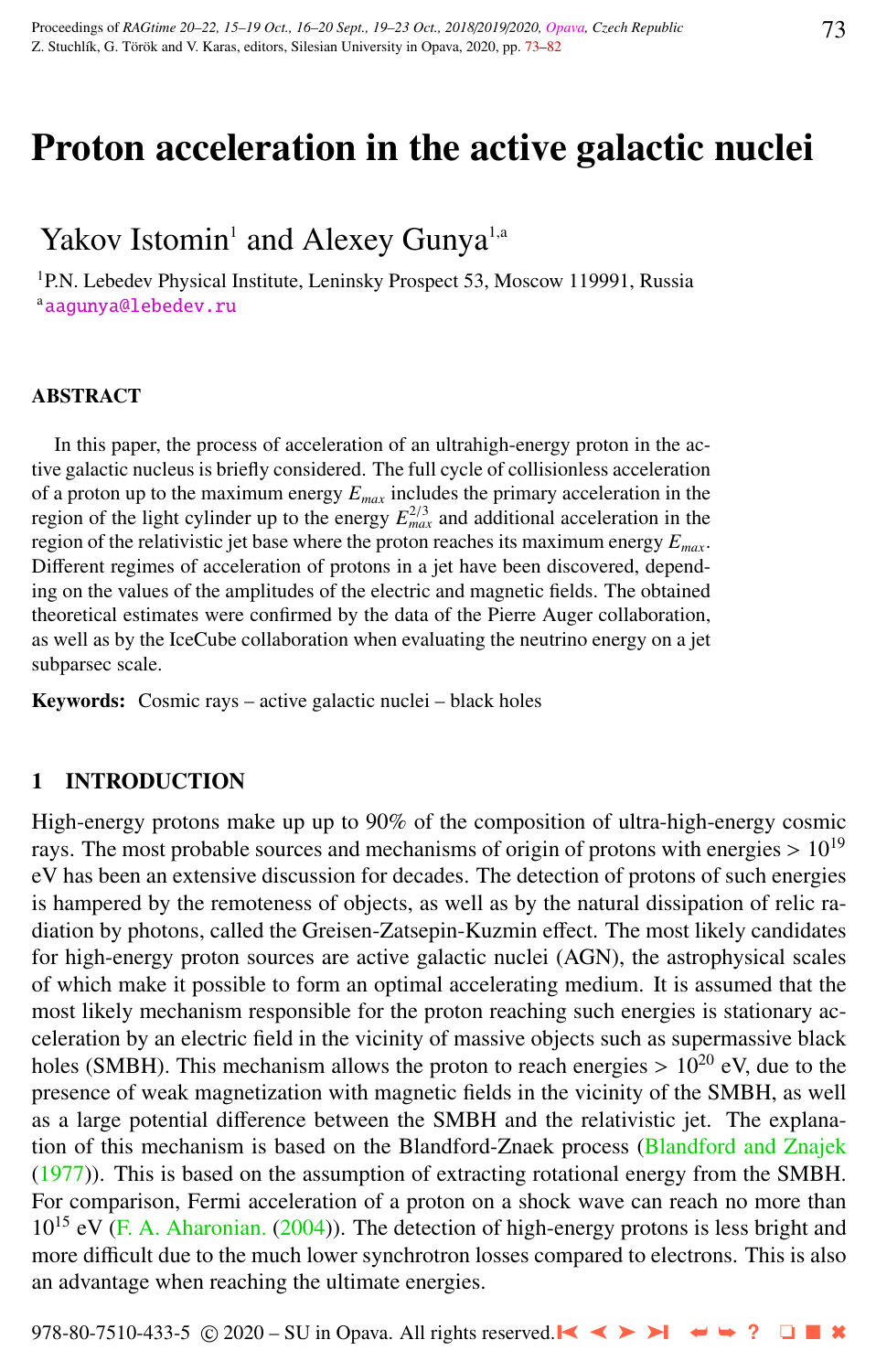The calculations used a kinetic approach to describe the motion of a charged particle. This is a key difference from MHD modeling, since in the kinetic approach, the action of inertial forces is important, especially in the area of the light cylinder.

#### 2 ELECTROMAGNETIC FIELD

Acceleration process starts from the inner boundary of the ISCO disk [\(Istomin and Sol](#page-8-0)  $(2009)$ ). Due to turbulent accretion the primary protons achieved 10-100 eV. With an increase in the accretion rate  $\dot{M}$ , a part of the accreting matter forms a jet propagating along the axis of rotation of the BH. In terms of the topology of the electromagnetic field, the SMBH has a uniform split-monopole structure. A toroidal field arises in the magnetosphere, which, due to the slower decay of  $B_{\phi} \simeq r^{-1}$  in comparison with the poloidal field<br>*P*<sub>n</sub>  $\approx r^{-2}$  reaches a similizent value in the region where matter reaches relativistic value.  $B_r \simeq r^{-2}$ , reaches a significant value in the region where matter reaches relativistic velocities namely light cylinder (Fig. 1). This specific area where the electric field becomes equal to the magnetic field  $E = H$  and linear velocity *v* becomes equal to light velocity *c*. Due to centrifugal force the proton shifting to the light cylinder surface and its energy increase asymptotically. A similar structure is well known in neutron stars [\(Goldreich and Julian](#page-8-0) [\(1969\)](#page-8-0)).



Figure 1. The magnetic field structure in the light cylinder

A relativistic jet is formed in the SMBH region of the corona above the surface of the light cylinder. In this region, the electromagnetic field is also inherited from the magnetosphere  $B_r$ ,  $B_\phi$ ,  $E_\theta$  into the jet  $B_z$ ,  $B_\phi$ ,  $E_\rho$ . The structure of the magnetosphere electromag-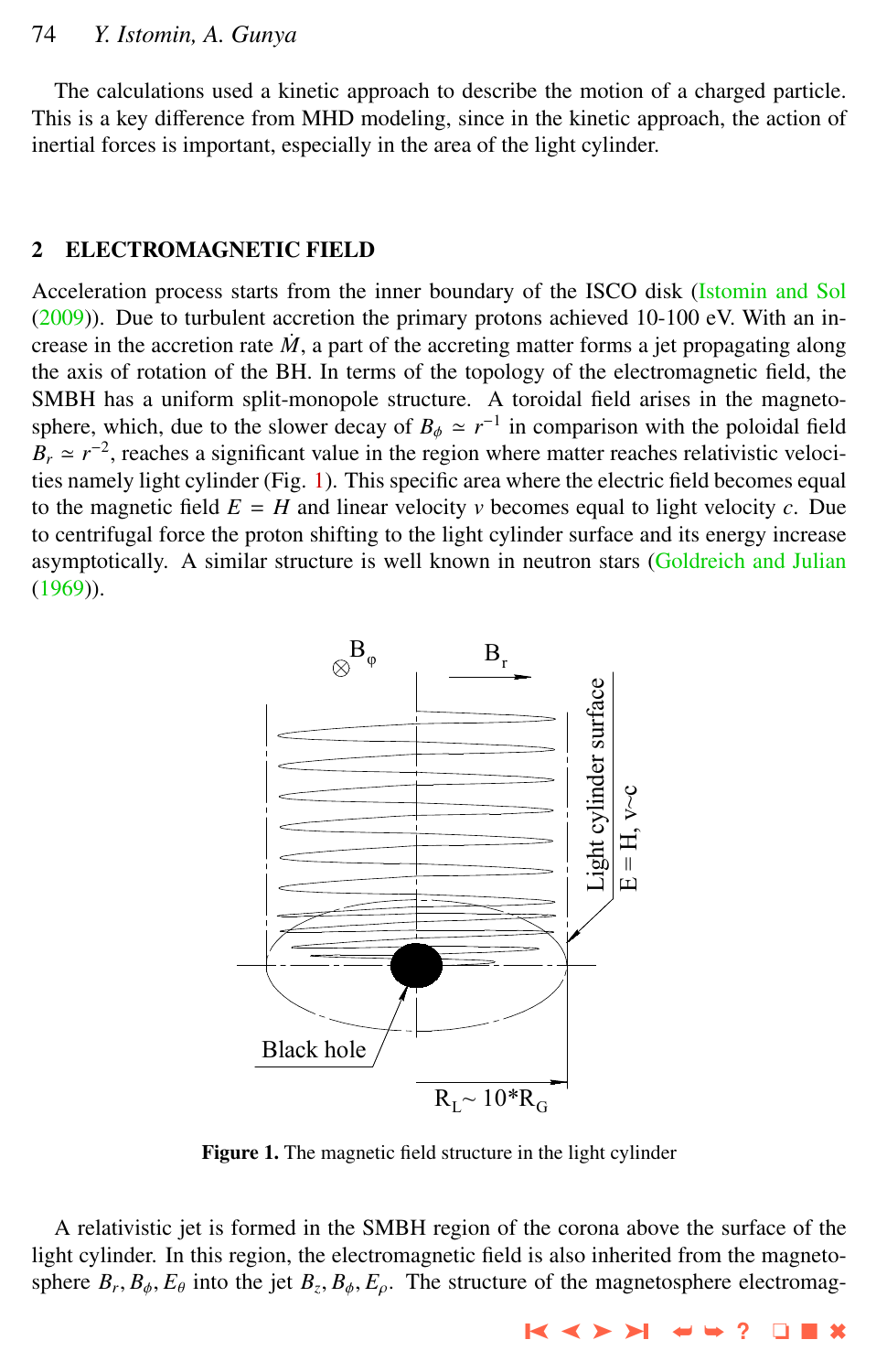netic field is fully described in the work [Istomin and Gunya](#page-8-0) [\(2020a\)](#page-8-0), the structure of the jet electromagnetic field is fully described in the work [Istomin and Gunya](#page-8-0) [\(2020b\)](#page-8-0).

### 3 PARTICLE ACCELERATION

The trajectory of a full cycle of proton acceleration is the sum of the acceleration in the magnetosphere and the acceleration in the jet. The centrifugal force due to acceleration shifted the proton to the light cylinder with radius  $R_L = \Omega_F/c$ , where *c* is the speed of light, the magnetic field angular velocity  $\Omega_F$  is determined by the angular velocity of the SMBH  $\Omega_H$  as  $\Omega_F \simeq \Omega_H/2$  [\(Blandford and Znajek](#page-8-0) [\(1977\)](#page-8-0)). When the proton reaching the light cylinder, the energy increases to  $\gamma_{max}^{(2/3)}$  asymptotically shifted to the boundary of the light<br>cylinder and then leaves it, passing into the jet region. The pre-accelerated proton begins to cylinder and then leaves it, passing into the jet region. The pre-accelerated proton begins to increase its energy up to the maximum value  $\gamma_{max}^{(1)}$  when it reaches the plane of intersection of the parabolic and conjcal jet profiles (Kovalev et al. (2020)). Upon reaching and crossing of the parabolic and conical jet profiles [\(Kovalev et al.](#page-9-0) [\(2020\)](#page-9-0)). Upon reaching and crossing the jet boundary, the proton passes through the maximum potential difference, which gives the maximum energy.

The motion of particles with mass *m* and charge *q* in an electromagnetic field is described by the equations

$$
\frac{d\mathbf{p}}{dt} = q \left( \mathbf{E} + \frac{1}{c} [\mathbf{v}, \mathbf{B}] \right),\n\frac{d\mathbf{r}}{dt} = \frac{\mathbf{p}}{m\gamma},\n\gamma^2 = 1 + \frac{p^2}{m^2 c^2}.
$$
\n(1)

Here **r** and **p** are coordinates and momentum of a charged particle,  $\gamma$  is its Lorentz factor. The motion of a proton in the magnetosphere [\(Istomin and Gunya](#page-8-0) [\(2020a\)](#page-8-0)) is described by equations [\(3\)](#page-3-0). Here **r** and **p** are the coordinate and the momentum of a particle,  $\gamma$  is its Lorentz factor. It is convenient for us to introduce dimensionless time, coordinates, velocity and momentum,

$$
t' = \frac{\omega_c t}{\gamma_i}, \ \mathbf{r}' = \frac{\mathbf{r}}{r_L}, \ \mathbf{v}' = \frac{\mathbf{v}}{c}, \ \mathbf{p}' = \frac{\mathbf{p}}{mc\gamma_i}.
$$

The initial value of the Lorentz factor is  $\gamma_i$ , the nonrelativistic cyclotron frequency of a<br>particle rotation in the  $B_2$  field is  $\omega_i = aB_2/mc$ . Let us also introduce the value of the particle rotation in the  $B_0$  field is  $\omega_c = qB_0/mc$ . Let us also introduce the value of the Lorentz factor relative to the initial energy,  $\gamma' = \gamma/\gamma_i$ . In these variables, the equations of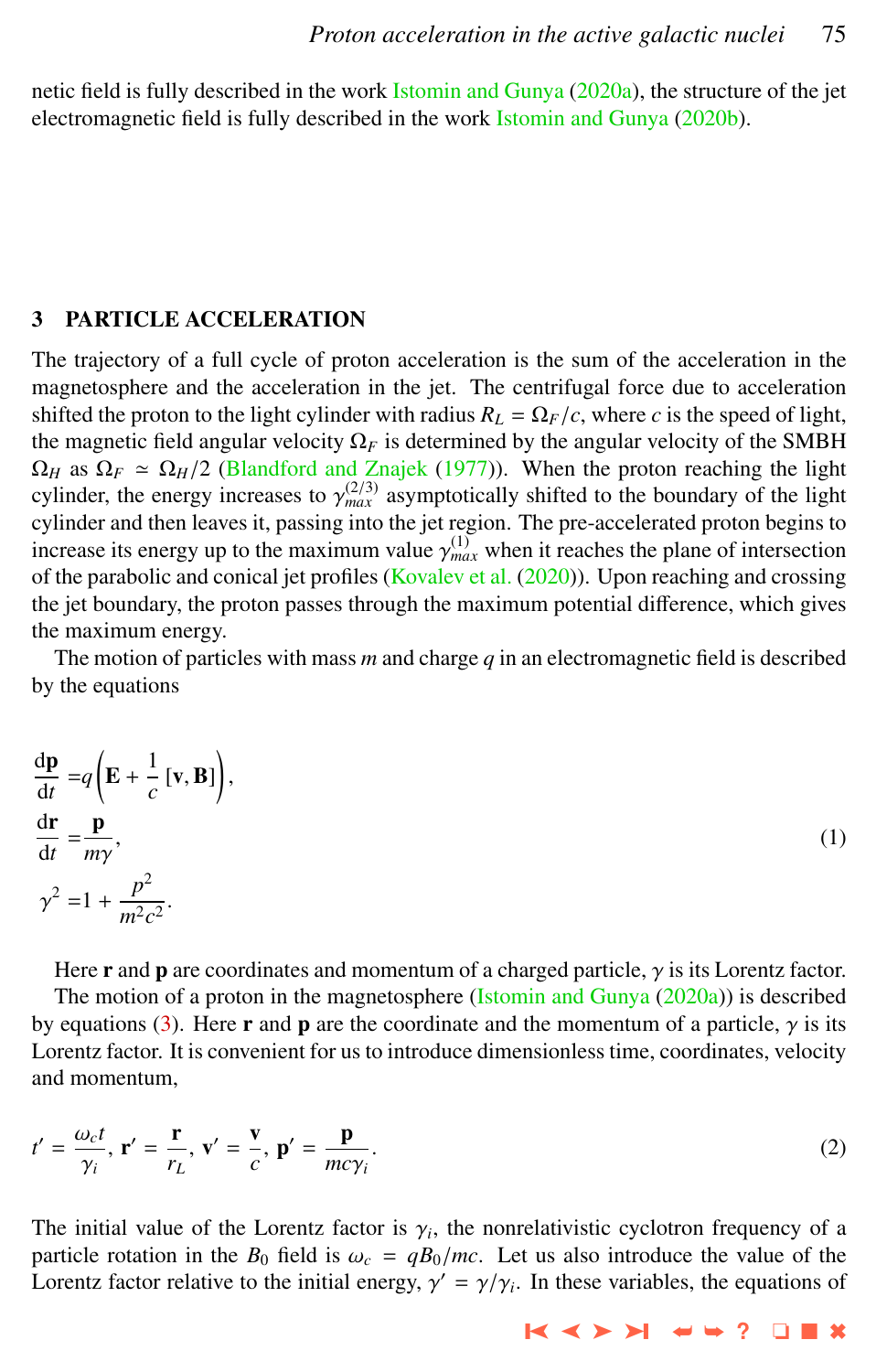<span id="page-3-0"></span>motion (3) in spherical coordinates  $r, \theta, \phi$  (primes are omitted) have the form

$$
\frac{dp_r}{dt} = \frac{\kappa}{r\gamma} \left( p_\theta^2 + p_\phi^2 \right) + \frac{s\alpha}{r\gamma} p_\theta,
$$
\n
$$
\frac{dp_\theta}{dt} = -\frac{\kappa}{r\gamma} \left( p_r p_\theta - p_\phi^2 \cot \theta \right) - \frac{s}{r} \sin \theta + \frac{s}{r^2 \gamma} p_\phi - \frac{s\alpha}{r\gamma} p_r,
$$
\n
$$
\frac{dp_\phi}{dt} = -\frac{\kappa}{r\gamma} \left( p_r + p_\theta \cot \theta \right) p_\phi - \frac{s}{r^2 \gamma} p_\theta,
$$
\n
$$
\frac{dr}{dt} = \frac{\kappa}{\gamma} p_r,
$$
\n
$$
\frac{d\theta}{dt} = \frac{\kappa}{r\gamma} p_\theta.
$$
\n(3)

Here  $s = \text{sign}|z|$ .

The equations of a proton motion in a jet [\(Istomin and Gunya](#page-8-0) [\(2020b\)](#page-8-0)) is described by equations (5).

The dimensionless time, coordinates and variables

$$
t' = \frac{c}{R_J}t, \rho' = \frac{\rho}{R_J}, z' = \frac{z}{R_J},
$$
  

$$
\mathbf{p}' = \frac{c}{\omega_c R_J} \frac{\mathbf{p}}{mc}, \gamma' = \frac{c}{\omega_c R_J} \gamma.
$$
  
(4)

The value of  $\omega_c$  is the nonrelativistic frequency of rotation of a particle in the magnetic  $\mathbf{d}$ . The relation  $c/\omega$  is the cyclotron radius of a nonrelativistic particle. It is significantly field. The relation  $c/\omega_c$  is the cyclotron radius of a nonrelativistic particle. It is significantly smaller than the jet radius  $R_J$ ,  $c/\omega_c R_J$  << 1. Omitting the primes, we move to the equations of particle motion in the fields  $B_z = B_0$ ,  $B_{\phi}$ ,  $E_{\rho}$ 

$$
\frac{dp_{\rho}}{dt} = \frac{p_{\phi}^{2}}{\rho \gamma} + \frac{p_{\phi}}{\gamma} - \alpha \frac{p_{z}\rho(1-\rho)^{2}}{\gamma} + \beta \rho (1-\rho)^{2},
$$
\n
$$
\frac{dp_{\phi}}{dt} = -\frac{p_{\rho}p_{\phi}}{\rho \gamma} - \frac{p_{\rho}}{\gamma},
$$
\n
$$
\frac{dp_{z}}{dt} = \alpha \frac{p_{\rho}\rho(1-\rho)^{2}}{\gamma},
$$
\n
$$
\frac{d\rho}{dt} = \frac{p_{\rho}}{\gamma},
$$
\n
$$
\frac{d\phi}{dt} = \frac{p_{\theta}}{\rho \gamma},
$$
\n
$$
\frac{dz}{dt} = \frac{p_{z}}{\gamma}.
$$
\n(5)

The dimensionless equations (3) and (5) uncluding dimensionless parameters. Magnetic field parameter  $\alpha = B_{\phi}/B_0$ , where  $B_0$  is the radial field  $B_r$  for the magnetosphere or the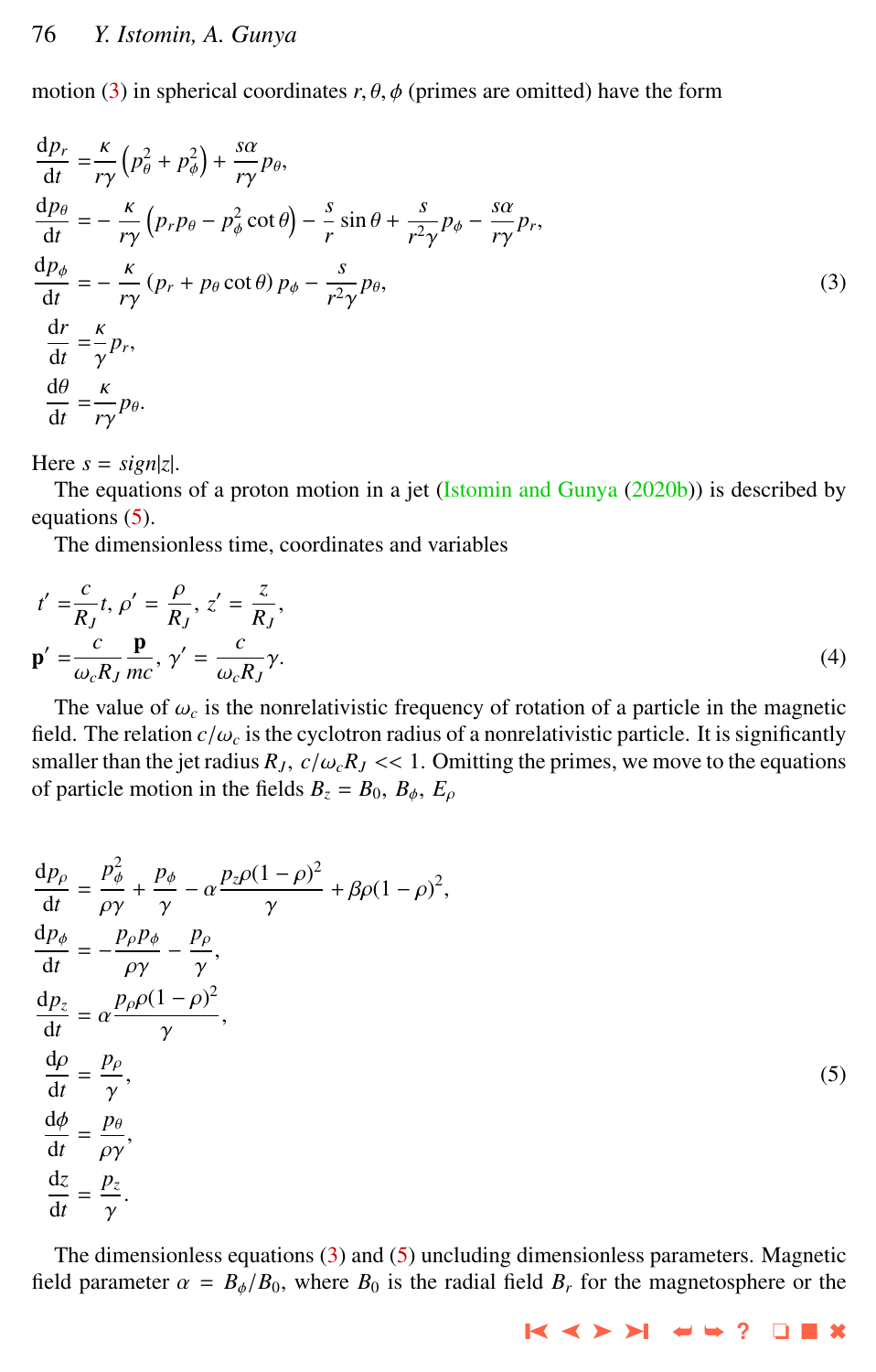

**Figure 2.** The magnetosphere toroidal momemtum versus the radial distance  $r \sin \theta$ . The numerical parameters considered as an example  $\kappa = 10^{-2}$  and  $\alpha = 10^{-2}$ . The light cylinder surface is located at 10 on the abscissa axis 10 on the abscissa axis.

longitudinal field  $B_z$  for the jet. The parameter of the electric field amplitude in the jet  $\beta$ and the magnetization parameter  $\kappa = \Omega_F/\omega_c \ll 1$  in the magnetosphere, characterizing the cyclotron frequency of the particle  $\omega_c$  much higher than the angular velocity of the magnetic field  $\Omega_F$ .

Analysis of the toroidal moment  $P_{\phi}$  on the figure (2) shows that centrifugal acceleration  $P_{\phi}$  >>  $P_r + P_{\theta}$  is predominant in the area of the light cylinder  $R_L$ .

Analysis of the proton acceleration trajectory showed that the main energy increment occurs in the near-boundary region of the light cylinder (Fig. [3\)](#page-5-0). The thickness of this area:

$$
\Delta r = -\frac{s\kappa\gamma_{max}}{\sin^2\theta} \frac{p_r}{p_\theta} \Big|_{r=1/\sin\theta} \,. \tag{6}
$$

The calculation of the dependence of the proton energy on the distance to the light cylinder revealed that the proton leaves the acceleration region on the light cylinder when  $\gamma_{\text{max}}^{(2/3)}$ <br>is reached for the magnetosphere with a significant dominance of the toroidal field *B*, over is reached for the magnetosphere with a significant dominance of the toroidal field  $B_{\phi}$  over poloidal  $B_r$ , which is typical for systems with AGN and a jet, and  $\gamma_{\text{max}}^{(1/2)}$  for systems with an insignificant toroidal field, which is typical for inactive nuclei without a jet an insignificant toroidal field, which is typical for inactive nuclei without a jet.

In a jet, the trajectory of displacement and the increment of energy occur mainly in the radial direction at different (Fig. [4\)](#page-5-0).

Three acceleration regimes are determined depending on the values of the dimensionless amplitudes of the electric and magnetic fields.

(1)  $\beta^2 - \alpha^2 > \alpha_2^2 = 36$  – protons in the "untrapped" regime acquire the total energy  $\gamma = \gamma_{max}$ ,<br>(2)  $19 - \alpha^2 < \beta^2 - \alpha^2 < \alpha^2 = 36$  – protons in the "trapped" regime cyclically increase and (2)  $19 = a_1^2 < \overline{\beta}^2 - \alpha^2 < a_2^2 = 36$  – protons in the "trapped" regime cyclically increase and lose energy oscillating between the boundary and the axis of jet  $\alpha = 0.74\alpha$ lose energy, oscillating between the boundary and the axis of jet  $\gamma = 0.74\gamma_{max}$ ,

(3)  $\beta^2 - \alpha^2 < \alpha_1^2 = 19$  – protons are not accelerated in the jet and move with the energy<br>previously acquired in the magnetosphere,  $\alpha = \alpha^{2/3}$  along the jet axis with insignificant previously acquired in the magnetosphere,  $\gamma = \gamma_{max}^{2/3}$  along the jet axis with insignificant oscillation oscillation.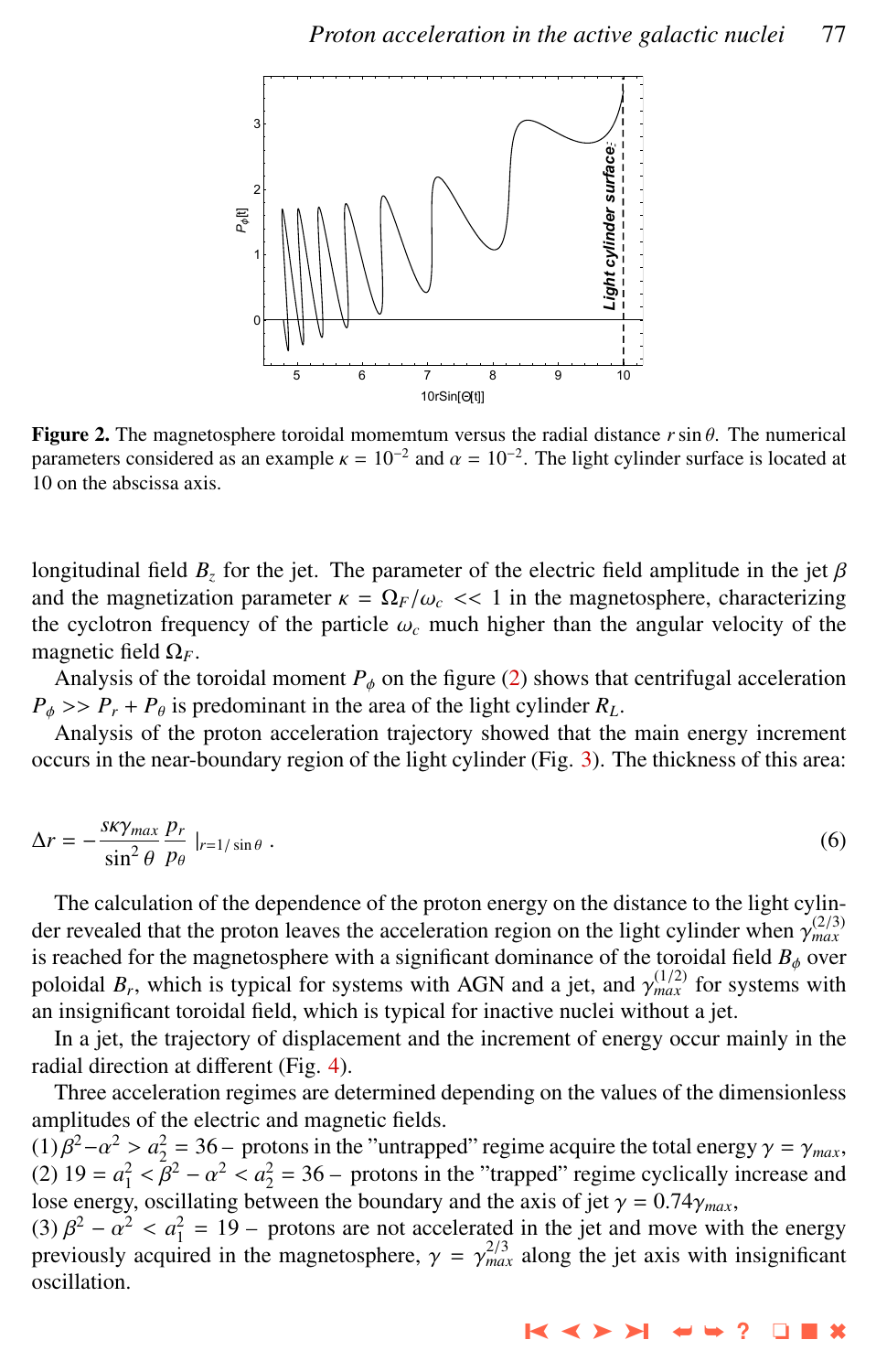<span id="page-5-0"></span>

Figure 3. The magnetosphere Lorentz factor versus the radial distance *<sup>r</sup>*sin θ. The numerical parameters considered as an example  $\kappa = 10^{-2}$  and  $\alpha = 10^{-2}$ . The light cylinder surface is located at 10 on the abscissa axis the abscissa axis.



Figure 4. Particle trajectories on the plane  $(\rho, z)$ . The figure shows particle trajectories in the regimes: untrapped, trapped and nonaccelerated.

## 4 AGN

The energy achieved in the magnetosphere and the jet, as well as the acceleration regime for a real AGN, is determined by the potential *U* generated by the SMBH and transferred along the magnetic field lines from the magnetosphere to the jet. Thus, the *U* is also the total potential difference between the region of the ergosphere of the SMBH in the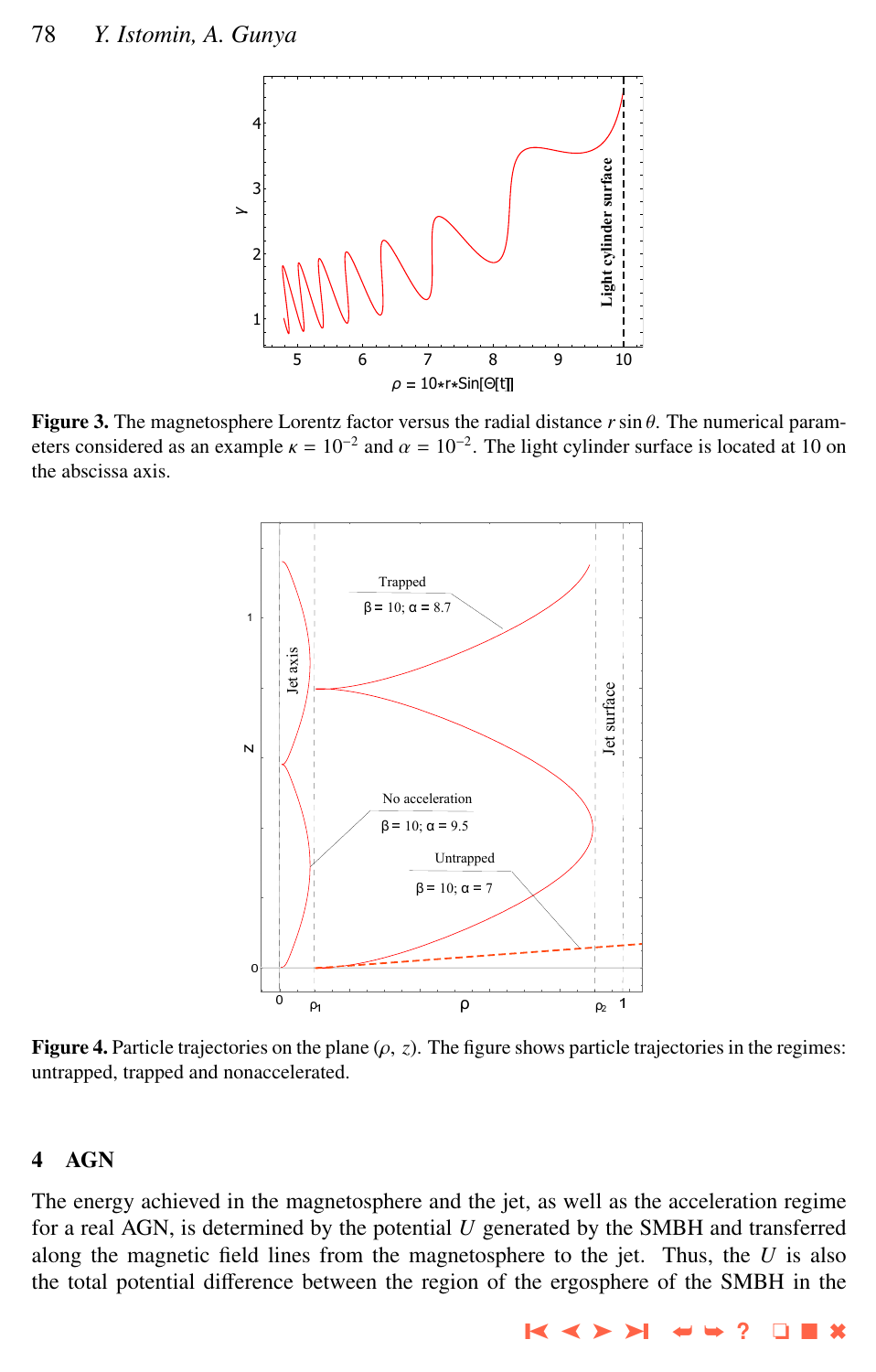magnetosphere and the boundary of the jet. The SMBH potential [\(Thorne et al.](#page-9-0) [\(1986\)](#page-9-0), [Landau and Lifshitz](#page-9-0) [\(1984\)](#page-9-0)) is

$$
U = B_p r_g^2 \Omega_H / 2c. \tag{7}
$$

The angular velocity of rotation of the black hole is proportional to the angular momentum of rotation of the black hole  $J = j(M^2G/c)$ , where *j* is the specific angular momentum of the black hole,  $j < 1$ ,

$$
\Omega_H = \frac{2c}{r_g} \frac{j}{1 + (1 - j^2)^{1/2}}.
$$
\n(8)

The quantity  $r_g$  is the gravitational radius of a SMBH with mass  $M$ ,

$$
r_g = \frac{2GM}{c^2} = 3 \cdot 10^5 \frac{M}{M_\odot} \text{ cm} = 3 \cdot 10^{14} M_9 \text{ cm}.
$$
 (9)

The value  $M_9$  denotes the mass represented in units of  $10^9 M_{\odot}$ . Accordingly,  $\Omega_H$  =  $2 \cdot 10^{-4} M_9^{-1} j / [1 + (1 - j^2)^{1/2}] s^{-1}$ .<br>The energies are defined as follo

The energies are defined as follows. For a proton accelerated in the "untrapped" regime, the energy is

$$
E_{max}[eV] = 300 \cdot U[\text{cgs}];\tag{10}
$$

for a proton accelerated in the "trapped" regime, the energy is

$$
E_{max}[eV] = 0.74 \cdot 300 \cdot U[\text{cgs}];\tag{11}
$$

and finally, for a proton moving in the "nonacceleration" regime

$$
E_i[eV] = 0.94 \text{ GeV} \cdot \left(\frac{U[eV]}{0.94 \text{ GeV}}\right)^{2/3} \tag{12}
$$

is the initial energy acquired in the magnetosphere. Parameters such as mass *M*9, magnetic field *B*4, specific angular momentum *j*, potential *U*, energies *Emax*, *E<sup>i</sup>* .

#### 5 SUMMARY

It has been proved that the main energy of the high-energy cosmic ray proton is accumulated in the region of the light cylinder  $R_L$  of the SMBH magnetosphere in the process of collisionless stationary electromagnetic acceleration. The astrophysical scales of the magnetosphere of the AGN core and its surroundings, including the jet and the inner boundary of the ISCO disk [\(Istomin and Sol](#page-8-0) [\(2009\)](#page-8-0)), accelerate charged particles most effectively. The conversion of the rotational energy of the SMBH into the rotation of the magnetic field lines of the poloidal field  $B_p$  is possible thanks to the Blandford-Znajek process, direct numerical simulations of which [\(Komissarov](#page-8-0) [\(2001\)](#page-8-0)), (Komissarov [\(2005\)](#page-8-0)) confirmed the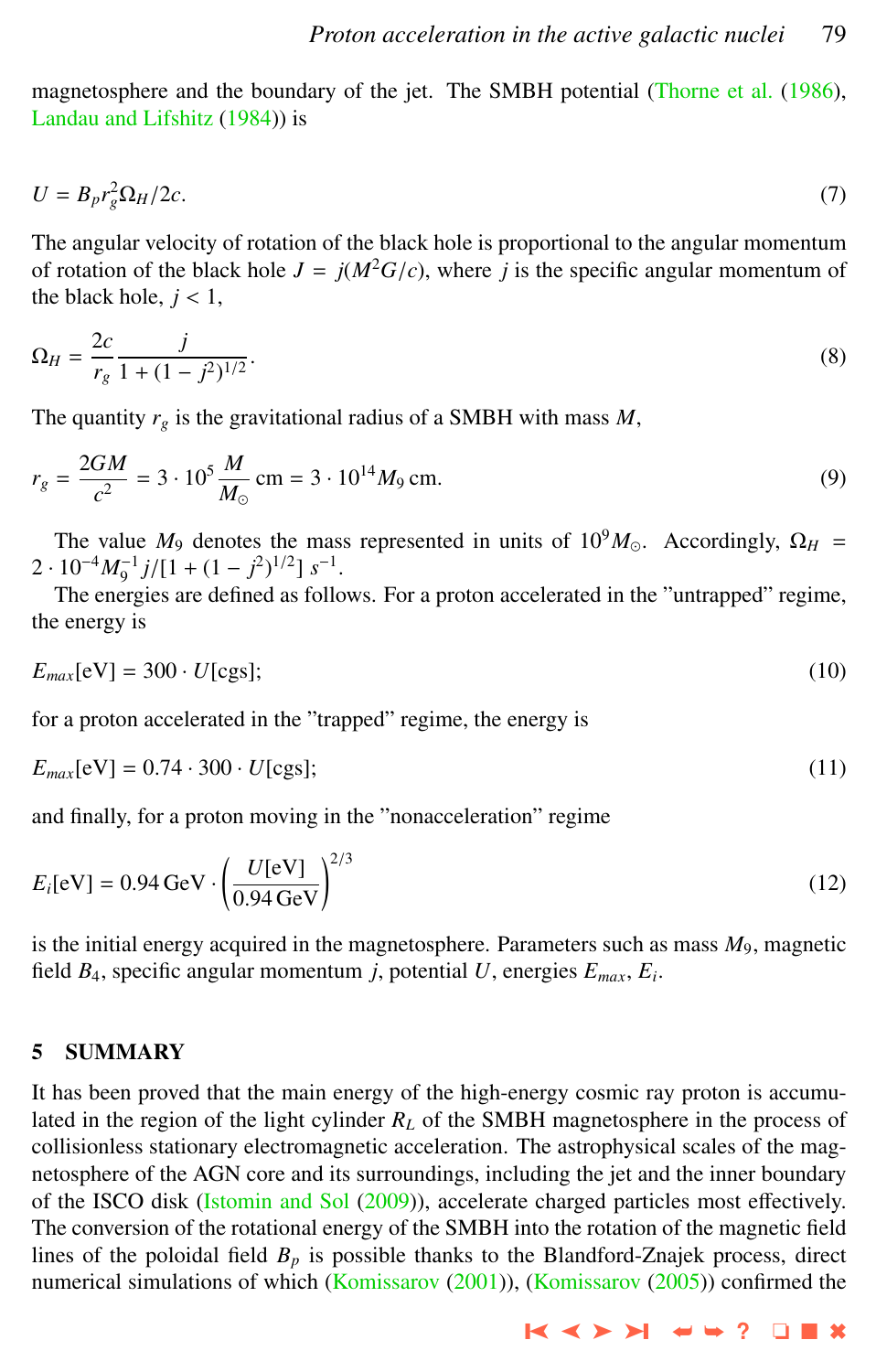| Object                  | $E_{max}$           | $E_i$               | regime          |
|-------------------------|---------------------|---------------------|-----------------|
|                         | [eV]                | [eV]                |                 |
| OQ 530                  | $3.6 \cdot 10^{19}$ | $2.4 \cdot 10^{14}$ | trap./untrapped |
| S5 2007+77              | $5.1 \cdot 10^{19}$ | $3.0 \cdot 10^{14}$ | trap./untrapped |
| S <sub>4</sub> 0954 + 5 | $8.4 \cdot 10^{19}$ | $4.2 \cdot 10^{14}$ | trap./untrapped |
| <b>NGC 1275</b>         | $1.9 \cdot 10^{21}$ | $3.3 \cdot 10^{15}$ | untrap./trapped |
| <b>NGC 4261</b>         | $1.4 \cdot 10^{20}$ | $5.9 \cdot 10^{14}$ | untrap./trapped |
| <b>NGC 4486</b>         | $1.6 \cdot 10^{20}$ | $6.4 \cdot 10^{14}$ | untrap./trapped |
| 3C 371                  | $1.3 \cdot 10^{21}$ | $3.2 \cdot 10^{15}$ | untrapped       |
| 3C 405                  | $9.6 \cdot 10^{20}$ | $2.6 \cdot 10^{15}$ | untrapped       |
| NGC 6251                | $2.9 \cdot 10^{21}$ | $5.5 \cdot 10^{15}$ | untrapped       |
| 3C 120                  | $4.0 \cdot 10^{21}$ | $6.7 \cdot 10^{15}$ | untrapped       |
| <b>BL</b> Lac           | $9.3 \cdot 10^{21}$ | $1.2 \cdot 10^{16}$ | untrapped       |
| 3C 273                  | $5.4 \cdot 10^{21}$ | $6.7 \cdot 10^{15}$ | untrapped       |
| 3C 390.3                | $9.8 \cdot 10^{21}$ | $1.2 \cdot 10^{16}$ | untrapped       |
| 3C 454.3                | $8.1 \cdot 10^{20}$ | $1.9 \cdot 10^{15}$ | trap./untrapped |
| 1H 0323+342             | $5.2 \cdot 10^{20}$ | $1.7 \cdot 10^{15}$ | untrapped       |
| SS433                   | $6.7 \cdot 10^{20}$ | $2.0 \cdot 10^{15}$ | untrapped       |
|                         |                     |                     |                 |

Table 1. Enrgies and acceleration regimes in the AGNs

efficiency and possibility of this process, as well as an immediate impact on the formation of a jet [\(Sob'yanin](#page-9-0) [\(2019\)](#page-9-0)). The rotation of the poloidal magnetic field lines provides the generation of a polar electric field  $E_{\theta}$ , which makes it possible to accelerate the proton to  $\gamma_{max}^{(2/3)}$ . The total potential difference *U* ends already at the jet boundary, where the radial electric field *F* is inherited from the initially generated SMBH polar field *F*<sub>0</sub>. In radial electric field  $E_{\rho}$  is inherited from the initially generated SMBH polar field  $E_{\theta}$ . In the "untrapped" regime, the proton escape out of the jet, accelerating to the limit value *FIRMAR*<br>more complete set of parameters is presented in work [Istomin and Gunya](#page-8-0) [\(2020b\)](#page-8-0). The  $_{max}^{(1)}$ . In the table 1 shortly represented energies and regimes for diffrent real AGNs. The obtained data of the total energy *Emax* proton from table 1 also correspond to the data obtained from several sources by PA collaboration [\(Pierre Auger Collaboration and Abraham](#page-9-0) [\(2008\)](#page-9-0)), [\(Abreu](#page-8-0) [\(2010\)](#page-8-0)), [\(Nagar and Matulich](#page-9-0) [\(2008\)](#page-9-0)), [\(Aab](#page-8-0) [\(2018\)](#page-8-0)), [\(Zaw et al.](#page-9-0) [\(2009\)](#page-9-0)). Note that due to natural constrains [\(Pierre Auger Collaboration and Abreu](#page-9-0) [\(2013\)](#page-9-0)) named GZK-effect [\(Zatsepin and Kuz'min](#page-9-0) [\(1966\)](#page-9-0)), not all sources can be associated with the pre-dicted energies. Also according to IceCube results [\(Plavin](#page-9-0) [\(2020\)](#page-9-0)), the neutrino energy in the subparsec region at the base of the jet corresponds to the maximum energy of colliding protons  $E_p \approx 10^{16} - 10^{17}$  eV, which corresponds to orders of magnitude energy acquired by protons in the region of the SMBH magnetosphere (third coloumn (Tab. 1)). Eventually the proton acceleration algorithm directly depends on the activity of the galactic nucleus [\(5\)](#page-8-0).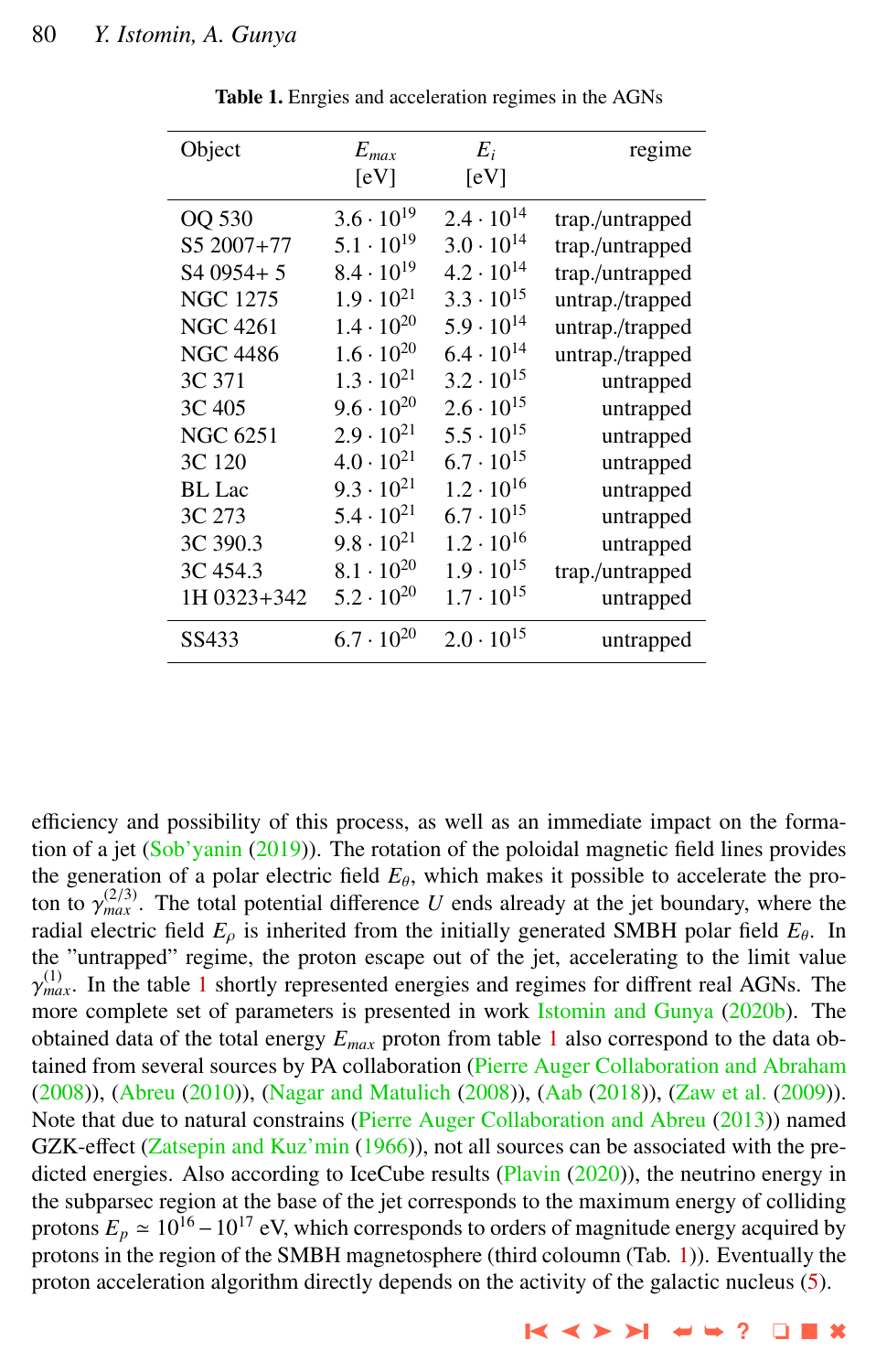<span id="page-8-0"></span>

Figure 5. UHECR proton acceleration algorythm for diffrenet galaxyes activity

The acceleration of a proton in a non active nuclei to energy  $E_{max}^1$  is also assumed to possibly occur in a Fermi bubble, which will be considered by the authors in the next paper.

#### **REFERENCES**

- Aab, A. e. a. (2018), An Indication of Anisotropy in Arrival Directions of Ultra-high-energy Cosmic Rays through Comparison to the Flux Pattern of Extragalactic Gamma-Ray Sources, *ApJ*, 853(2), L29, arXiv: [1801.06160](http://www.arxiv.org/abs/1801.06160).
- Abreu, P. e. a. P. (2010), Update on the correlation of the highest energy cosmic rays with nearby extragalactic matter, *Astroparticle Physics*, 34(5), pp. 314–326, arXiv: [1009.1855](http://www.arxiv.org/abs/1009.1855).
- Blandford, R. D. and Znajek, R. L. (1977), Electromagnetic extraction of energy from Kerr black holes., *MNRAS*, 179, pp. 433–456.
- F. A. Aharonian. (2004), High-energy particle acceleration in the shell of a supernova remnant, *Nature*, 432(7013), pp. 75–77.
- Goldreich, P. and Julian, W. H. (1969), Pulsar Electrodynamics, *ApJ*, 157, p. 869.
- Istomin, Y. N. and Gunya, A. A. (2020a), Centrifugal acceleration of protons by a supermassive black hole, *MNRAS*, 492(4), pp. 4884–4891.
- Istomin, Y. N. and Gunya, A. A. (2020b), Acceleration of high energy protons in agn relativistic jets, *Phys. Rev. D*, 102, p. 043010, URL [https://link.aps.org/doi/10.1103/PhysRevD.102.](https://link.aps.org/doi/10.1103/PhysRevD.102.043010) [043010](https://link.aps.org/doi/10.1103/PhysRevD.102.043010).
- Istomin, Y. N. and Sol, H. (2009), Acceleration of particles in the vicinity of a massive black hole, *Astrophys. Space Sci.*, 321, pp. 57–67.
- Komissarov, S. S. (2001), Direct numerical simulations of the Blandford-Znajek effect, *MNRAS*, 326(3), pp. L41–L44.
- Komissarov, S. S. (2005), Observations of the Blandford-Znajek process and the magnetohydrodynamic Penrose process in computer simulations of black hole magnetospheres, *MNRAS*, 359(3), pp. 801–808, arXiv: [astro-ph/0501599](http://www.arxiv.org/abs/astro-ph/0501599).